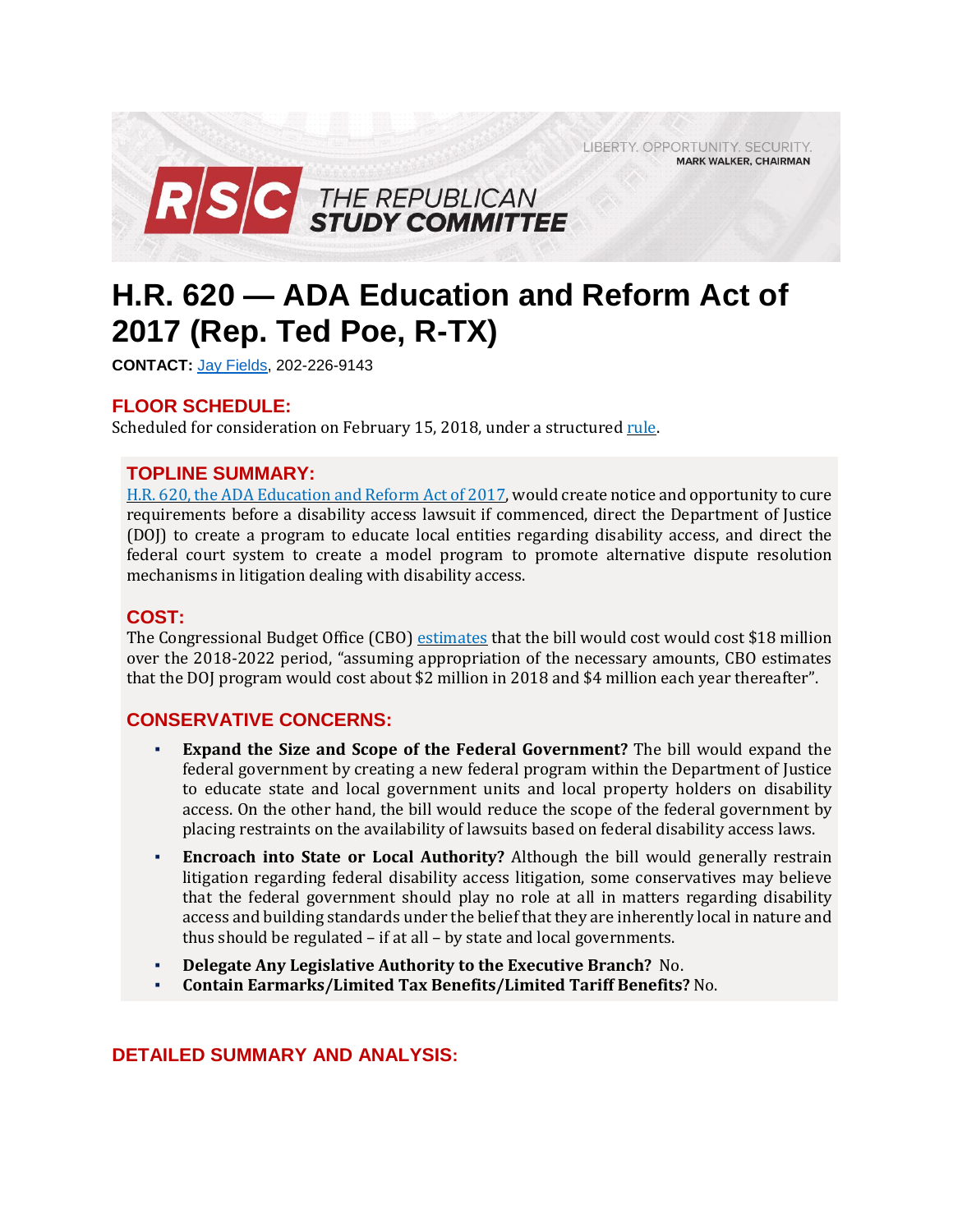The Americans with Disabilities Act (ADA) generally allows disabled individuals to sue public accomodations (egs. hotels, restaurants, theaters, and shopping centers) if there is an architectural barrier present. Courts can award plaintiffs damages, injunctive relief, and attorney's fees.

According to the [committee](https://www.congress.gov/115/crpt/hrpt539/CRPT-115hrpt539.pdf) report, this legal framework has sparked an abundance of abusive litigation where plaintiffs and attorneys do not seek to rectify a situation in which they were legitimately discriminated against, but rather use the ADA as a means to obatain a court award or settlement.

The bill would reform existing law allowing plaintiffs to sue public accomodations for access violations. Specifically the bill would require a potential plaintiff to provide written notice and an opportunity for the defendant to fix an architectual barrier.

The written notice would have to meet several requirements. It must be specific enough to allow the property owner to identify the barrier, specify in detail the circumstances under which an individual was actually denied access, the address of property, the specific sections of the ADA alleged to have been violated, whether a request for assistance in removing an architectural barrier was made, and whether the barrier was a permanent or temporary barrier.

A potential plaintiff cannot sue a public accommodation unless the public accommodation fails to send back a plan to remove the barrier within 60 days of receiving the written notice, or after sending the plan fails to remove or make substantial progress to remove the barrier within the following 120 days.

The bill would direct the Department of Justice (DOJ) to develop a program to educate state and local governments and property owners on ways to promote access at public accommodations for disabled persons.

The bill would also direct the federal court system to create a model program to promote the use of alternative dispute resolution mechanisms, including a stay of discovery during mediation, to resolve claims of architectural barriers to access for public accommodations, with the goal of promoting access quickly and efficiently without the need for costly litigation.

#### **AMENDMENTS:**

- 1. [Denham](https://amendments-rules.house.gov/amendments/DENHAM_045213181213171317.pdf) (R-CA): Requires the Department of Justice's Disability Rights Section to make, to the extent practicable, ADA compliance publications available in all languages commonly used by owners and operators of U.S. businesses.
- 2. [Langevin](https://amendments-rules.house.gov/amendments/JP_00621218113800380.pdf)  $(D-RI)$ : Guts the purpose of the bill by removing the portion that requires a potential plaintiff to provide written notice and gives a property owner an opportunity to cure the architectural barrier.
- 3. Foster  $(D-L)$ : Expands federal penalties relating to architectural barriers by providing for the possibility of an indefinite amount of punitive damages for noncompliance after the cure period.
- 4. Speier [\(D-CA\):](https://amendments-rules.house.gov/amendments/SPEIER_102_xml212181439243924.pdf) Dictates that a property owner only can only qualify for the substantial progress safe harbor if the property owner is prevented from completely removing the barrier because of circumstances outside the control of the property owner.